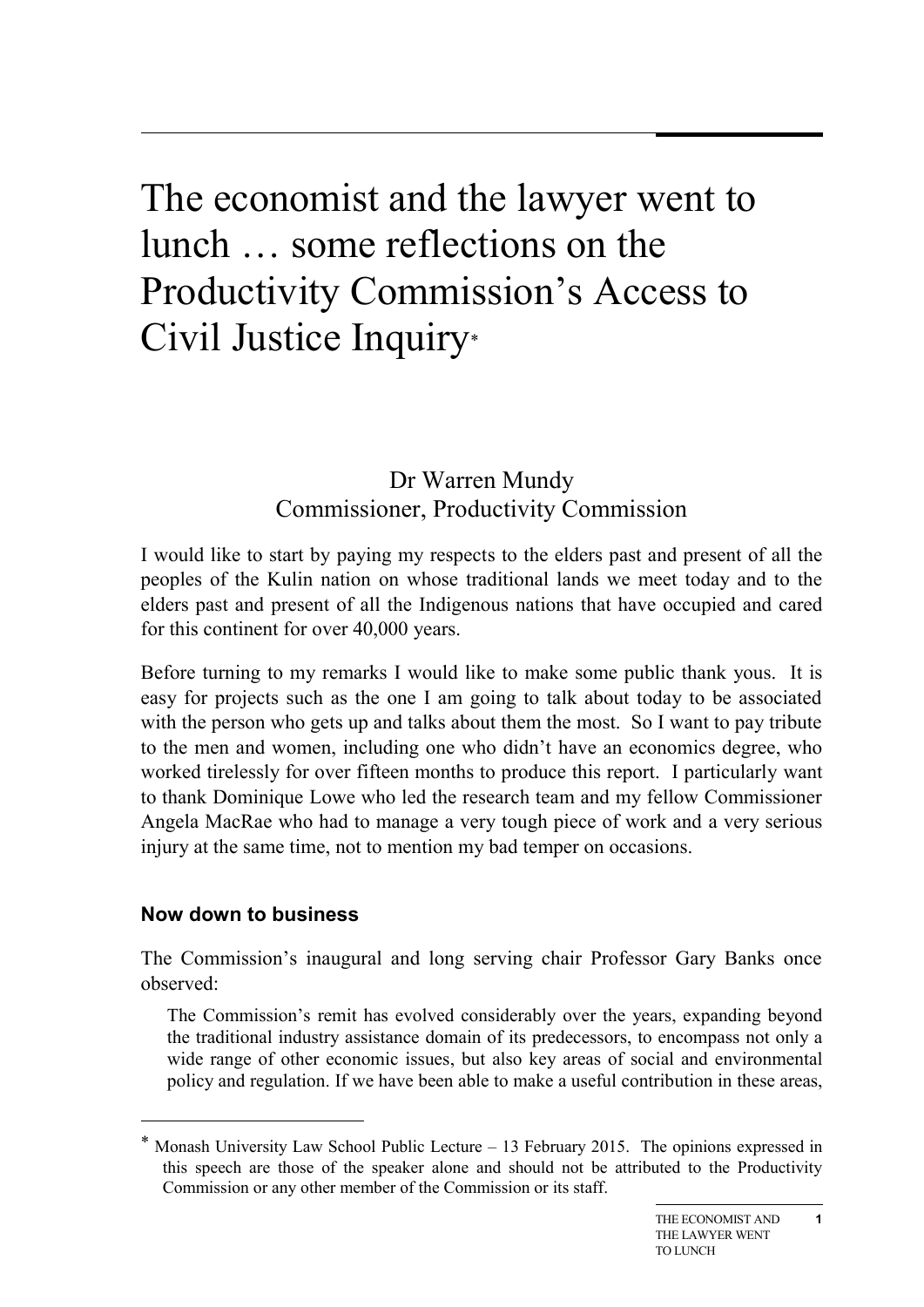this can be attributed, in large part, to what we have learned from business and community groups along the way<sup>1</sup>.

It was with this background that we came to the Inquiry into Access to Civil Justice in June 2013. The Commission did not embark on this work of its own accord but rather at the request of the then Assistant Treasurer. There can be no doubt that the terms of reference were developed in full consultation with the Attorney-General's Department and the then Attorney, an eminent member of the Melbourne Bar.

During the course of the Inquiry, and since its tabling, there has been significant commentary about our recommendations. Much of that commentary has been positive. For example, the Law Council of Australia described the report as "the most comprehensive review of access to justice arrangements in Australia ever attempted"2.

But some might say the Law Council has a vested interest in some of the recommendations we made, such as opening up parts of their industry to competition and increasing protections for consumers of legal services. But I digress.

Our recommendations stand for themselves and I don't intend to go through them all today. Rather, I would like to discuss why bringing the Commission's method to the analysis of the civil justice system is not only institutionally appropriate and intellectually valid, but also desirable.

Some have said that the report is just what you would expect from economists; even though four members of the team hold LLBs and one was seconded from the Commonwealth Attorney-General's Department. I am not quite sure what one should expect from economists inquiring into access to civil justice – remember the old joke about putting five economists in a room and getting seven opinions. But if your expectations involve recommendations like increased legal aid funding, support of funding of community assistance providers to undertake law reform advocacy, and reforms to family law to help reduce and mitigate family violence, then you won't have been disappointed.

My colleagues and I, and by the application of revealed preference theory Dreyfus QC, are not alone in our views about bringing economic techniques to the analysis

<sup>1 (2011) &</sup>quot;Industry Assistance in a Patchwork Economy" Speech to Australia Chamber of Commerce and Industry, 23 November.

<sup>2 (2014) &</sup>quot;Law Council welcomes release of Productivity Commission Report into access to justice", Media Report, MS#1416, 4 December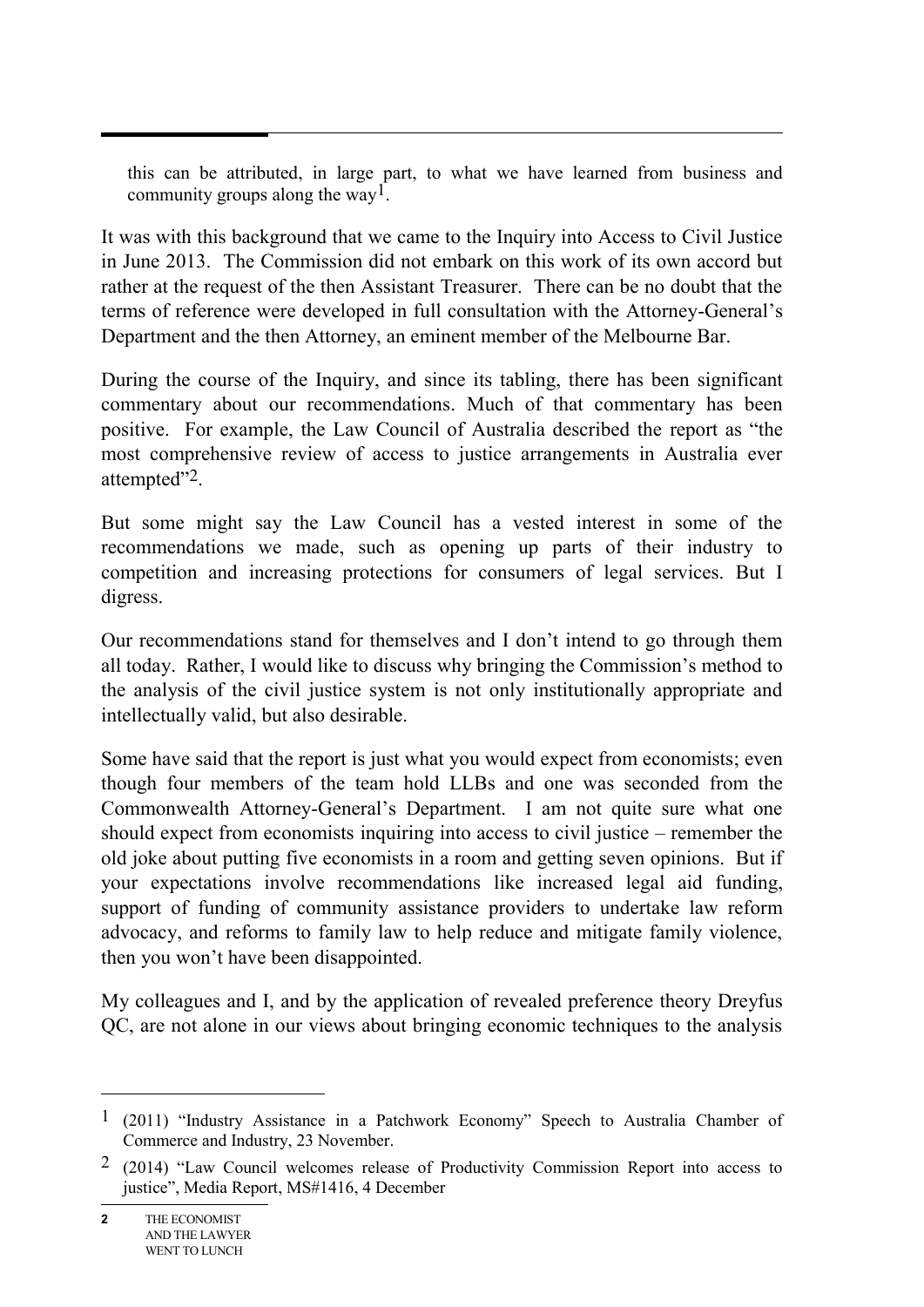of legal policy. An article published in the *Journal of Legal Studies3* indicated that Richard Posner was the most cited legal scholar of the twentieth century. Those familiar with Posner's seminal work *Economic Analysis of the Law* will also know that in addition to his scholarly pursuits at the Chicago Law School, he is a judge of the U.S. Court of Appeals for the Seventh Circuit – one could perhaps even say a lawyer's lawyer. In the foreword to the eighth edition of his book he said of the study of law and economics

It is the foremost interdisciplinary field of legal studies. The former dean of the Yale Law School, a critic of the law and economics movement, nevertheless called it "an enormous enlivening force in American legal thought" and says that it "continues and remains the single most influential jurisprudential school in this country". More recently we read that "there is no dispute that law and economics has long been, and continues to be, the dominant theoretical paradigm for understanding and assessing law and policy"4

For me this is not surprising. Microeconomics, the most relevant economic subdiscipline for the analysis of legal policy, has at its kernel an understanding of property rights, incentives and contracts. This is well borne out in Ronald Coase's "The Problem of Social Cost"5, an article seminal to both law and economics.

In addition, however, microeconomics is also particularly concerned with scarcity and the allocation of resources between competing uses. Notions of scarcity will for some sit oddly, even uncomfortably, with more absolute notions of justice and liberty. However the importance of scarcity considerations to the study of law was recognised late in the nineteenth century by no less than Oliver Wendell Holmes Jr (the third most cited legal scholar of the twentieth century according to that article I mentioned earlier) when he said:

For the rational study of the law the black-letter man may be the man of the present, but the man of the future is the man of statistics and the master of economics … We learn that for everything we have to give up something else, and we are taught to set the advantage we gain against the other advantage we lose, and to know what we are doing when we elect  $6$ 

Scarcity is central to understanding Australia's civil justice system – the one thing participants could all agree with is that not one part of the system is flushed with cash!

-

<sup>3</sup> Shapiro, Fred R. (2000). "The Most-Cited Legal Scholars". *Journal of Legal Studies* **29** (1): 409–426.

<sup>&</sup>lt;sup>4</sup> Posner, Richard A. (2011) *Economic Analysis of Law*, 8<sup>th</sup> ed, xxi.

<sup>5 (1960)</sup> *Journal of Law and Economics,* 3.

<sup>6 (1897) &</sup>quot;The Path to the Law" *Harvard Law Review,* Vol 10, 457.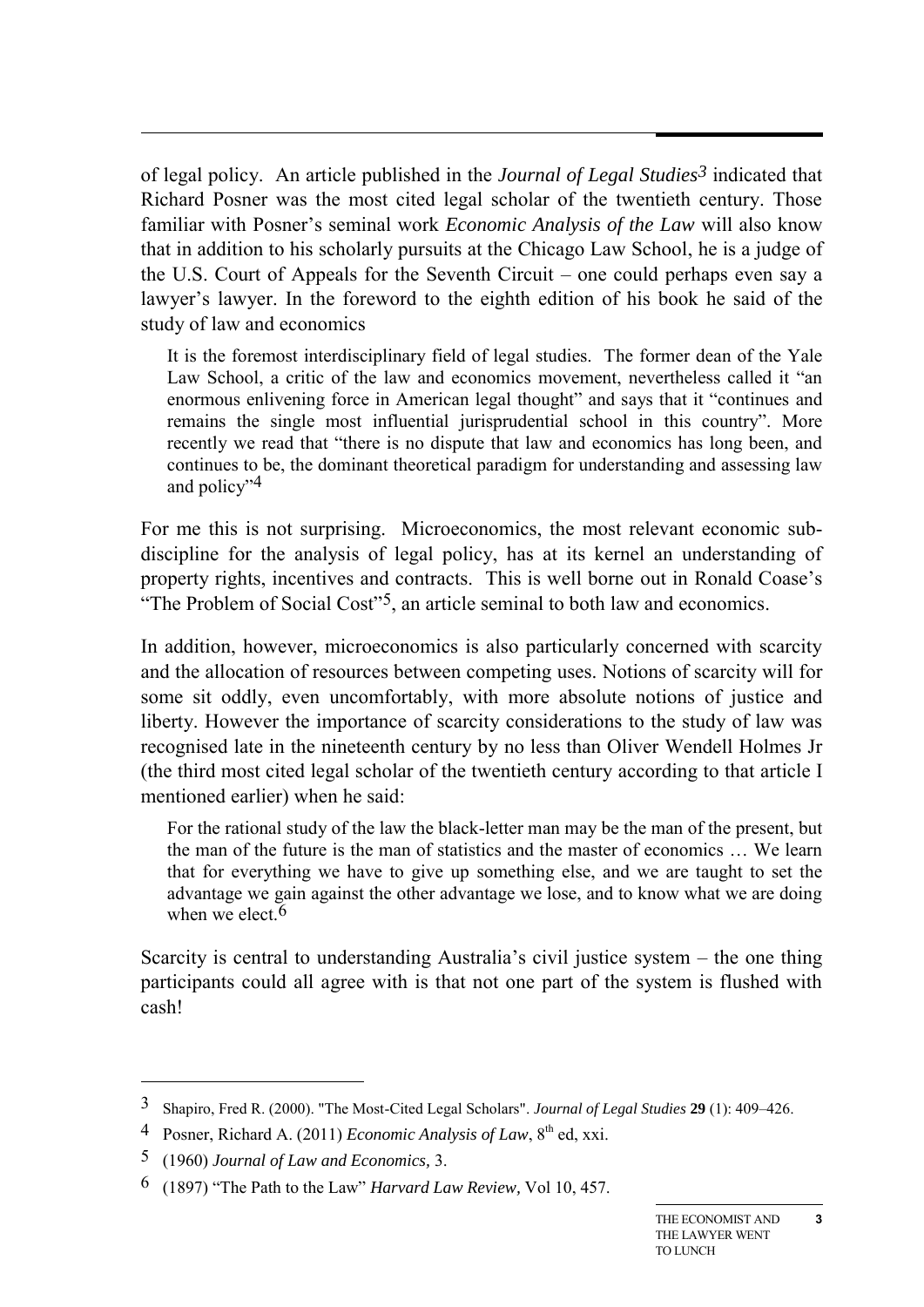#### **The Commission's method**

So how did we go about our work? Well, section 8 of the *Productivity Commission Act 1998* (Cth) sets out general policy guidelines which the Commission must have regard to. Most relevant to this inquiry were

(a) to improve the overall economic performance of the economy through higher productivity in the public and private sectors in order to achieve higher living standards for all members of the Australian community; and

(b) to reduce regulation of industry (including regulation by the States, Territories and local government) where this is consistent with the social and economic goals of the Commonwealth Government

James Farrell, CEO of the Queensland Association of Independent Legal Services, identified pretty well in some post-release commentary the expression of our approach to this task in a way consistent with our Act

The ability of individuals to enforce their rights can have profound impacts on a person's well-being and quality of life … a well-functioning civil justice system services more than just private interests – it promotes social order, and communicates and reinforces civic values and norms …There can also be fiscal benefits.

Prompt, affordable and well understood dispute resolution arrangements can help avoid issues escalating into more serious problems that can place burdens on health, child protection and other community welfare services.7

As Gary Banks alluded to, what provides strength to the Commission's work is what we learn along the way. Prior to issuing the draft report we met one-on-one with over 70 individuals and organisations (including over a dozen presiding court and tribunal officers), 60 participants (including judicial officers and senior court administrators) attended three "Chatham House" roundtable sessions, and we received 154 submissions – there was some overlap in these three groups. After the draft report we had the benefit of a further 180 submissions and oral evidence from 98 organisations and individuals at public hearings in every capital city in the country over thirteen days. We also had the benefit of public observations from a range of learned observers, including the Chief Justice of Western Australia who made some robust observations to Commissioner MacRae and I in this very room … but more of His Honour's wisdom later.

Despite these extensive consultations, and what we thought were pretty clear statements in both the draft and final reports, it has been suggested by some that the Commission does not understand, or perhaps does not respect, the division of

<sup>7 (2014) &</sup>quot;Extra funding for legal assistance services should only be the start". *The Conversation,*  December 8, [<https://theconversation.com/extra-funding-for-legal-assistance-services-should](https://theconversation.com/extra-funding-for-legal-assistance-services-should-only-be-a-start-34843)[only-be-a-start-34843>](https://theconversation.com/extra-funding-for-legal-assistance-services-should-only-be-a-start-34843), accessed 1 February 2015.

**<sup>4</sup>** THE ECONOMIST AND THE LAWYER WENT TO LUNCH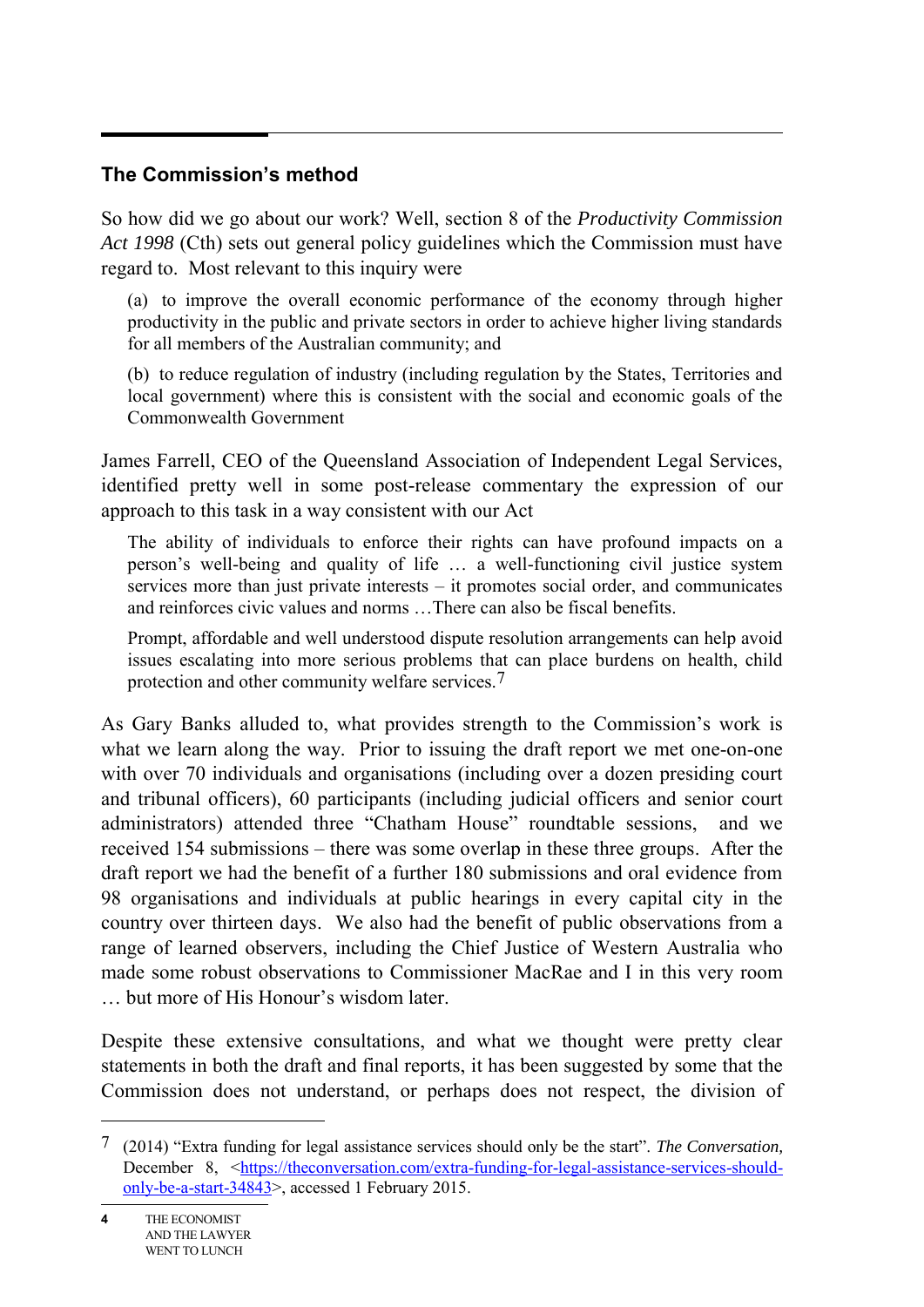powers between the three branches of government provided for in Australia's constitutional arrangements. Very little could be further from the truth.

In our Issues Paper we made clear that

The Commission is not an appropriate body to revisit the outcomes of legal disputes. The Commission is not a court or tribunal for rehearing a particular matter and has no power to amend or revoke the decisions of these institutions. The Commission cannot resolve unresolved disputes.

Why did we say this – because it is abundantly clear that such matters are the sole province of the judicial arm of government. An examination of the draft and final report, and of 13 days of transcript evidence show that not only did we not open up any decision made by any Commonwealth, State or Territory judicial officer, in fact we shut witnesses down who attempted to do so. We applied the same level of respect to administrative civil dispute resolution processes conducted by ombudsmen and tribunal members.

The Commission's job is to undertake analysis and make recommendations – in this case under a lawful direction from the relevant Minister under our Act. Whilst the Commission is part of the executive, it has been explicitly established by the Parliament and given certain powers which the Executive at large does not possess, which are rarely threatened and even more rarely used. In the report where we have made recommendations within the province of the judiciary, be it Commonwealth, state or territory, we used the same language as we did, and the Commission does more generally, when making recommendations to the executive. The degree of respect is the same, no more, no less.

# **Do the courts provide services?**

Perhaps these concerns stemmed from a misunderstanding of the Commission's approach in treating the courts as service providers. Some participants suggested that because the courts are an essential service, that it is wrong to approach the analysis of them from a market or economic perspective. I have previously observed that health services, fundamental to the wellbeing of people, do not seem to be excluded from economic analysis.

A more philosophical objection, and perhaps on face a more tractable one, is that justice is something that should not and cannot be bought and that it is simply not right to consider it to be a service. These concerns have been raised particularly in the context of our recommendation to improve court resources by increasing court fees paid by some well-resourced litigants in some types of matters.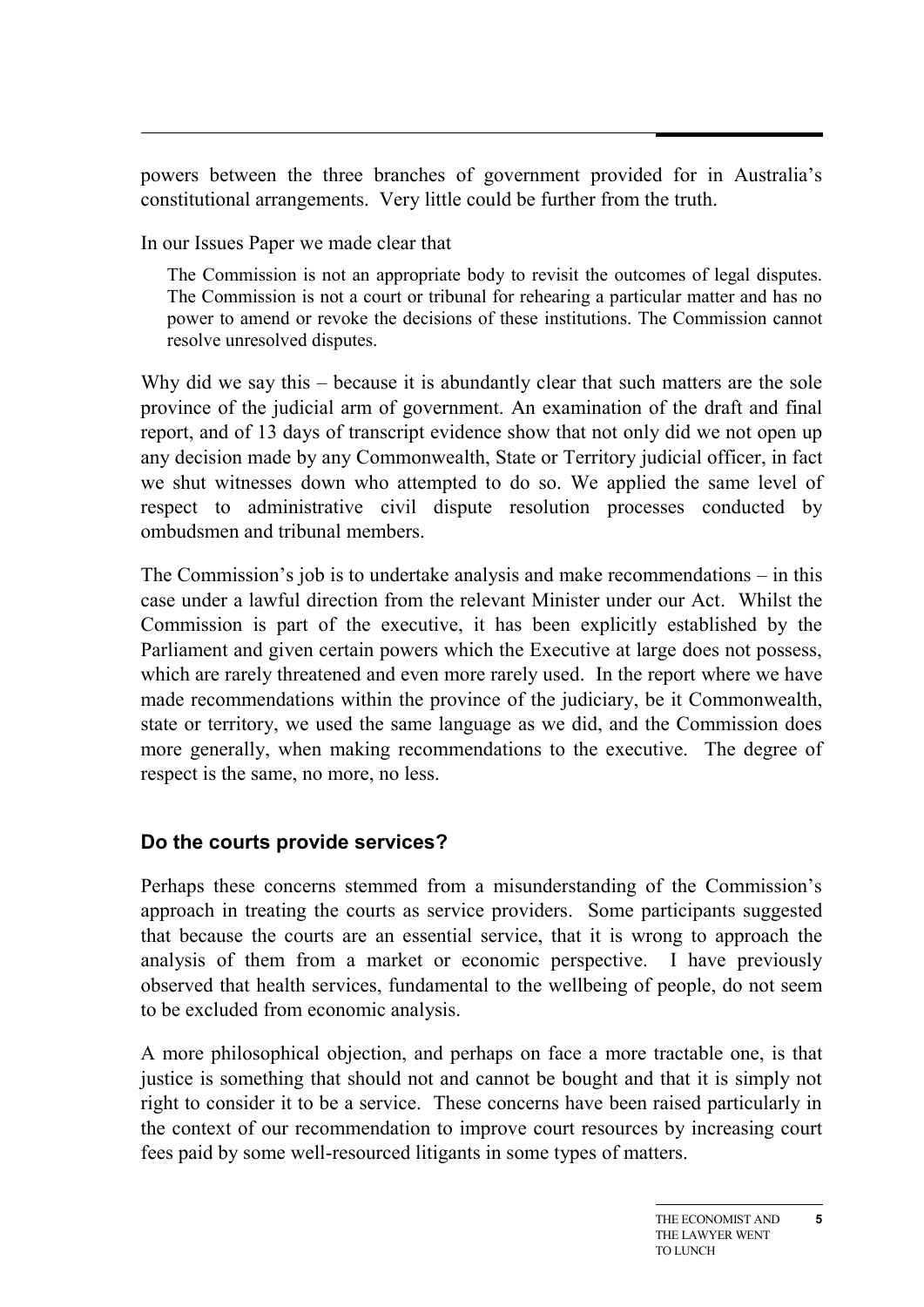It is important to keep in mind that our interest is in the roles that the courts play in the resolution of civil disputes, and as such us comparing among other things costs, timeliness, processes and incentives of different dispute resolution mechanisms and policies that lead to the avoidance of disputes. It is therefore important for us to have a framework for analysis that would enable us to consider the costs and benefits of different approaches to dispute resolution, as it is clear that in many cases, although not all, that there is scope to substitute court based dispute resolution with other forms – private arbitration, tribunals, ombudsman and so on.

Indeed, we now see countries competing to provide court services in relation to major commercial disputes. During our early discussions, one jurisdiction told us that they wished to become "the corporate dispute resolution capital of Australia". It was clear in that discussion that the very senior (non-judicial) official had in mind that that state's court system would actively seek to attract matters from both other Australian and overseas courts – if this isn't competition in a market for services, I don't know what is.

Some will no doubt recall the observations made by the Competition Tribunal in *Re Media Council of Australia*

The choice of market definition …must depend on the issues for determination. For the Tribunal's purposes it is the identification of a market or markets that best enables it to evaluate the likely effects of the authorised conduct<sup>8</sup>

Our approach to considering the role of the courts should be considered in the same way, as a device to aid analysis and to assess the effects of our recommendations. No other implication should be drawn, and certainly suggestions that in doing what we did was "playing down" or misunderstanding the role of the courts is simply mischievous, and in some cases self-serving.

That is not to say we are not aware of the wide societal benefits that are derived from civil litigation in strengthening the rule of law and creating predictable norms to guide the resolution of disputes outside a judicial context – economists generally refer to these as "spillovers" and their analysis in proper context is well understood. We also recognise that in fact these are public goods as they are both non-rival (consumption by one does not diminish consumption by another) and they are nonexcludable (once produced, consumption of them cannot be prevented).

However whilst the various arms of government, lawyers, and many in the community would undoubtedly see the creation of these public goods as highly

<sup>8 (1996)</sup> ATPR 41-497

**<sup>6</sup>** THE ECONOMIST AND THE LAWYER WENT TO LUNCH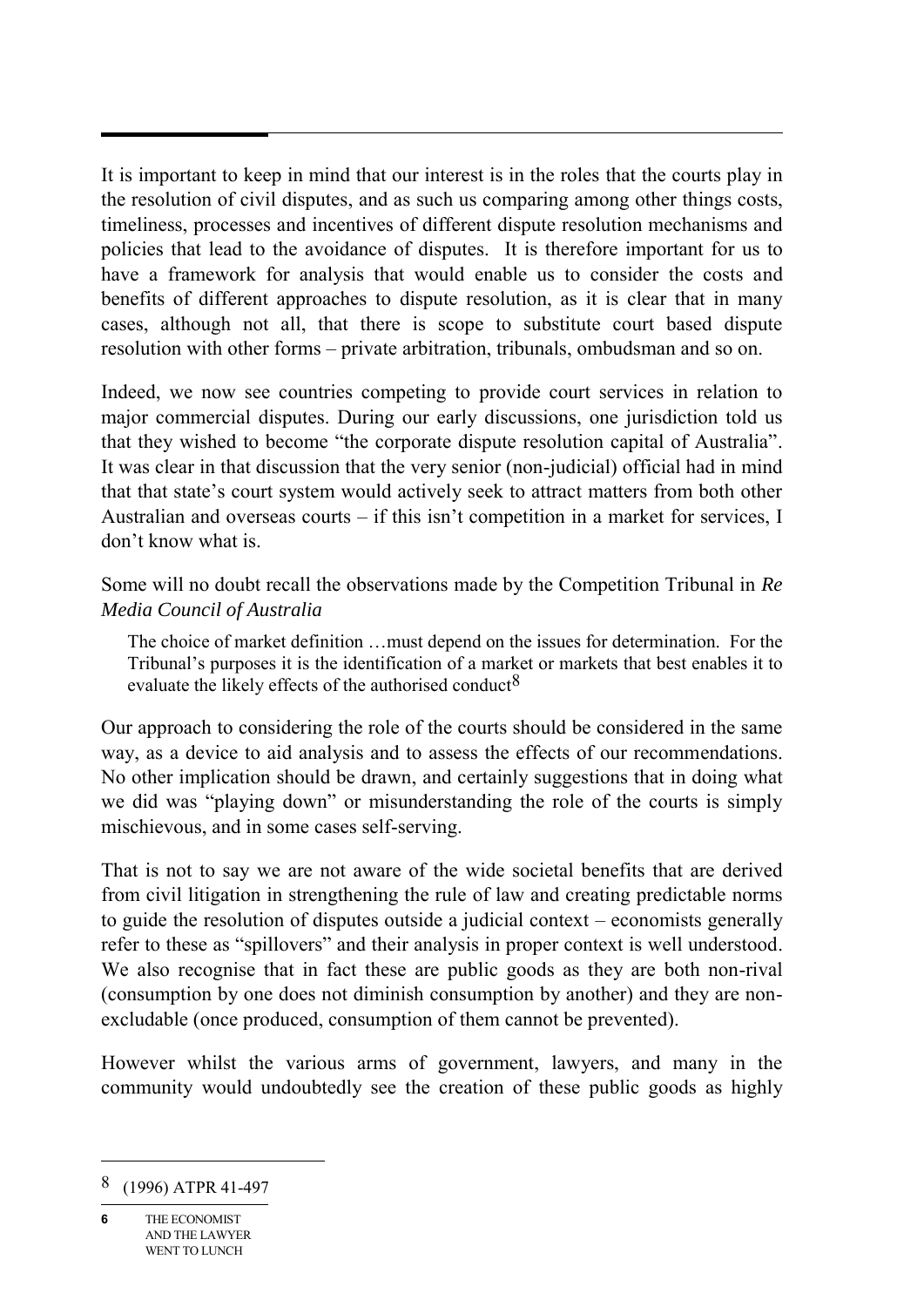desirable, as we do, their production is unlikely to be part of the consideration of most parties considering civil litigation or responding to it.

The size and distribution of public and private benefits will vary from case to case. However there are some cases of substantial public benefit, I would suggest a small minority, where the private benefits are insufficient, or one or more parties lack the resources, for the matter to proceed. That is why we recommended that, in addition to the current provision of funding of public interest litigation, that courts provide protective costs orders in those cases where, absent such orders, the matter would be unlikely to proceed. Litigation funding and similar arrangements also can play a role in addressing such public good failures and are the subject of significant consideration in the report (chapter 18).

Australian evidence suggests that around ten per cent of litigation costs are associated with courts and related fees. In very large commercial litigations, this will be much lower – we estimate that court fees were of the order of 0.15 per cent of aggregate legal fees in the Bell Resources Case. The bulk of the cost is taken up by payment of solicitors and to a lesser extent barristers and various forms of expert evidence providers – this is why we devote a number of chapters of the report to practices for charging for legal services, including billing structures and costs orders. These are all services provided in markets, albeit imperfect ones, and are consumed when people access the courts. It is possible then to conceive of these as a bundle in joint consumption, the analysis of which is facilitated by considering the activities undertaken by the courts as services.

# **Court fees**

It seems that our recommendations regarding court fees have attracted the most ire. As I have indicated, we see the courts as playing a central role in the civil dispute resolution system, even when disputes are not being resolved in court. But they are part of the process that imposes costs on parties (both monetarily and in time) which effect the decisions of parties as to how disputes are to be resolved, whether those disputes are pursued within courts or parties choose to resolve them otherwise.

It is widely held that Australia's courts are generally under resourced and this leads to delay and costs to parties, and potentially justice being denied. In the civil sphere this is not helped by the significant non-court cost of litigation and the fact that other than *some* family law matters, there is virtually no legal aid available to the vast bulk of people in Australia beside that provided by community legal centres.

At this point I must be frank and say that as much as one can theorise about the separation of the three branches of government, the reality is that when it comes to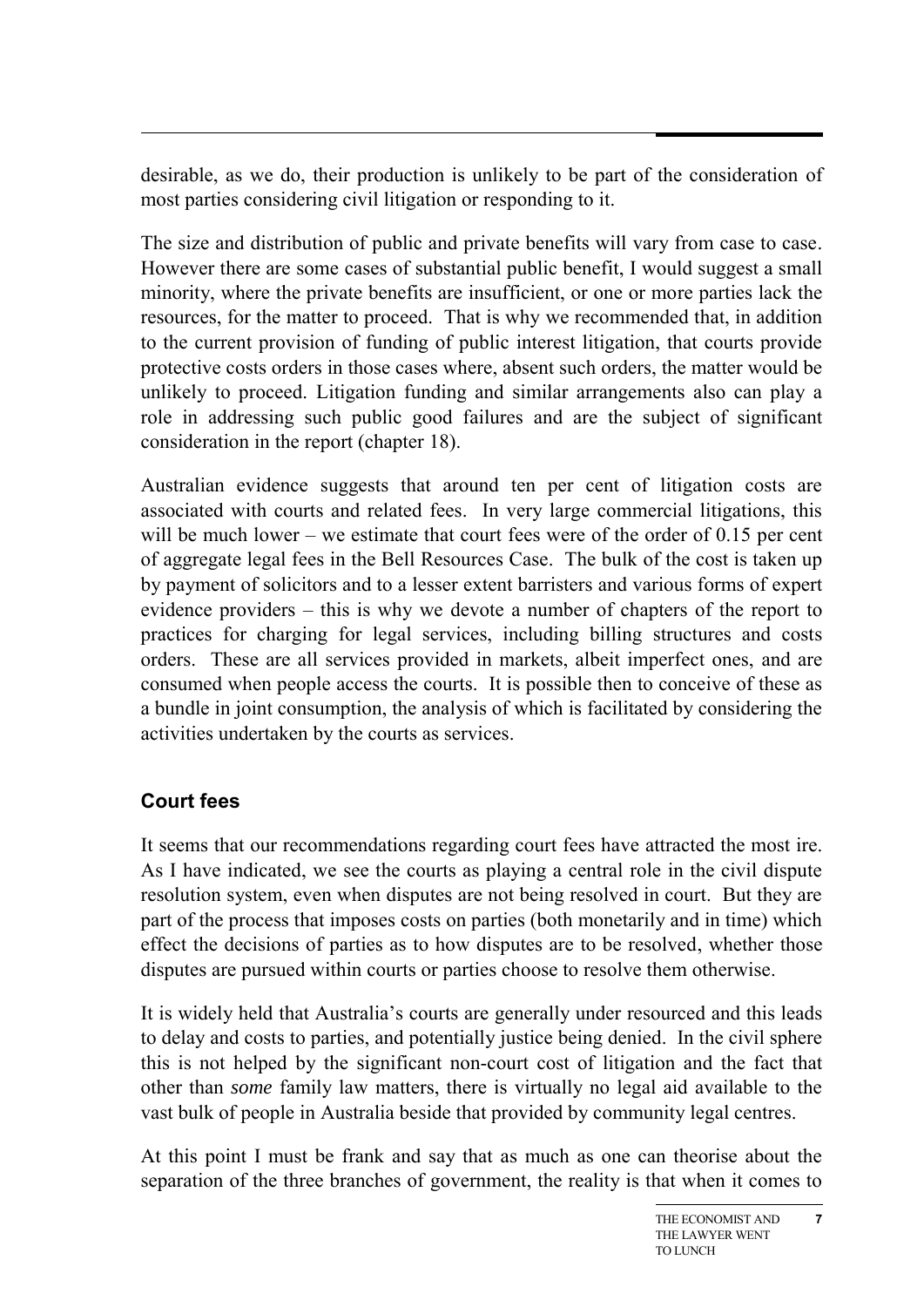fiscal resources, the Parliament is supreme and in a Westminster style democracy, in most relevant cases, this means the Executive has huge sway over the resourcing outcomes of all arms of governments.

The Law Council of Australia suggested to us that courts should not be left to compete with branches of the bureaucracy for finite resources. This view seems in part based on a view that the courts provide public goods – a proposition that that I have already discussed<sup>9</sup>. But there is nothing in economic theory that suggests that public goods must be must be funded by governments, that people should not pay for the private benefits that they consume jointly with the public good, and that one particularly type of essential public good, to the extent that it is publicly funded, should not be considered in the context of funding all other public goods.

The idea of uncontested resources and free courts for all comers is simply not a practical outcome. Further, there are also questions about what accountability measures would be put in place for such expenditures and it is unclear how peoples' preferences for the use of their scarce tax revenue would be expressed.

Australian courts have charged fees for many years and currently recover between three and fifty per cent of their costs – courts in England and Wales recovered around eighty per cent of their costs in fiscal year 2011 with the aim of full cost recovery by this fiscal year. No evidence was put to use that the existence of fees for some time has raised constitutional issues not that English justice is in terminal decline.

So fees are here and I would suggest here to stay, so the relevant question for policy is how should those fees be structured?

If there was a logical basis for the setting of courts fees at the time they were imposed, the processes that have rolled these forward over time have been such that any relationship to court costs and the benefits that parties receive is entirely coincidental. To be frank, the current level and structure of court fees are largely arbitrary.

Our recommendation 16.1 went to addressing these points. It said (in part):

Irrespective of the overall level of cost recovery that is adopted, fees charged by Australian civil courts and tribunals should be:

 underpinned by costing models to identify where court resources are consumed by parties

<sup>9</sup> Submission DR266, p7.

**<sup>8</sup>** THE ECONOMIST AND THE LAWYER WENT TO LUNCH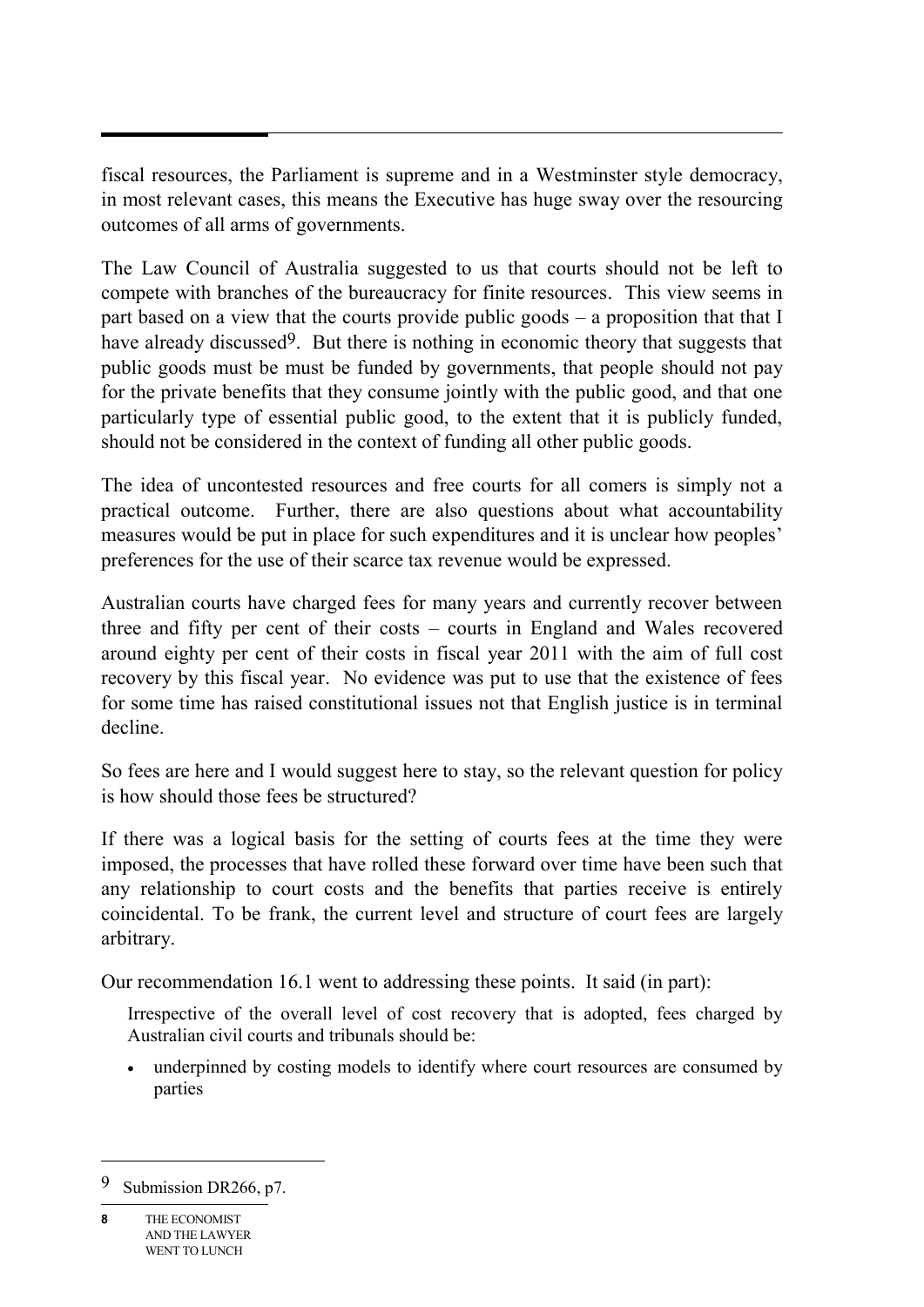- charged at discrete stages of litigation and for certain court activities or services — that reflect the direct marginal cost imposed by parties on the court or tribunal
- charged on a differentiated basis, having regard to the capacity of parties to pay and their willingness to incur litigation costs.

Factors used to charge fees on a differentiated basis should include:

- the amount in dispute (where relevant)
- whether parties are an individual, a not for profit organisation or small business, or a large corporation or government body
- the length of proceedings (for example, by basing hearing fees on the number of hearing days undertaken).

We thought the structural aspects of this recommendation were relatively uncontroversial as similar recommendations, at least in parts, have been made in the past by bodies such as the Australian Law Reform Commission or represent current practice in some courts. The point is about efficiency (providing the right behavioural incentives) and equity (reflecting the capacity of litigants to pay). Only in a naïve world of unconstrained resources can these questions be responsibly ignored.

I mentioned the wisdom of the Chief Justice of Western Australia earlier. We were very grateful that His Honour was able to attend our hearings in Perth – the only judicial officer to do so. He said the following after discussing with us the \$14 million subsidy provided by the taxpayers of Western Australia (his description) to the parties to the Bell Resources litigation:

There are other cases in our court between very substantial [litigants] – sometimes corporate enterprises, big mining companies, fighting each other, big families who have substantial incomes. You can probably guess the people I'm talking about. I struggle to see why the taxpayers of Western Australia should subsidise litigation of that kind at all. So I think there's a lot to be said for the regime in which there is a capacity to fully cost recover from those sorts of litigants, and I have proposed in the past that there be a discretionary scale on a full costs recovery basis  $10$ .

Only time will tell what costs taxpayer subsidies will flow from the current Reinhardt and Wright familial disputes.

The approached outlined by His Honour is entirely consistent with that contained in our recommendation 16.1. Further, recommendation 16.2 suggests that fees should not materially increase in minor economic matters or those relating to family violence, child protection and broadly where peoples' liberty may be at stake. We

-

<sup>10</sup> trans p587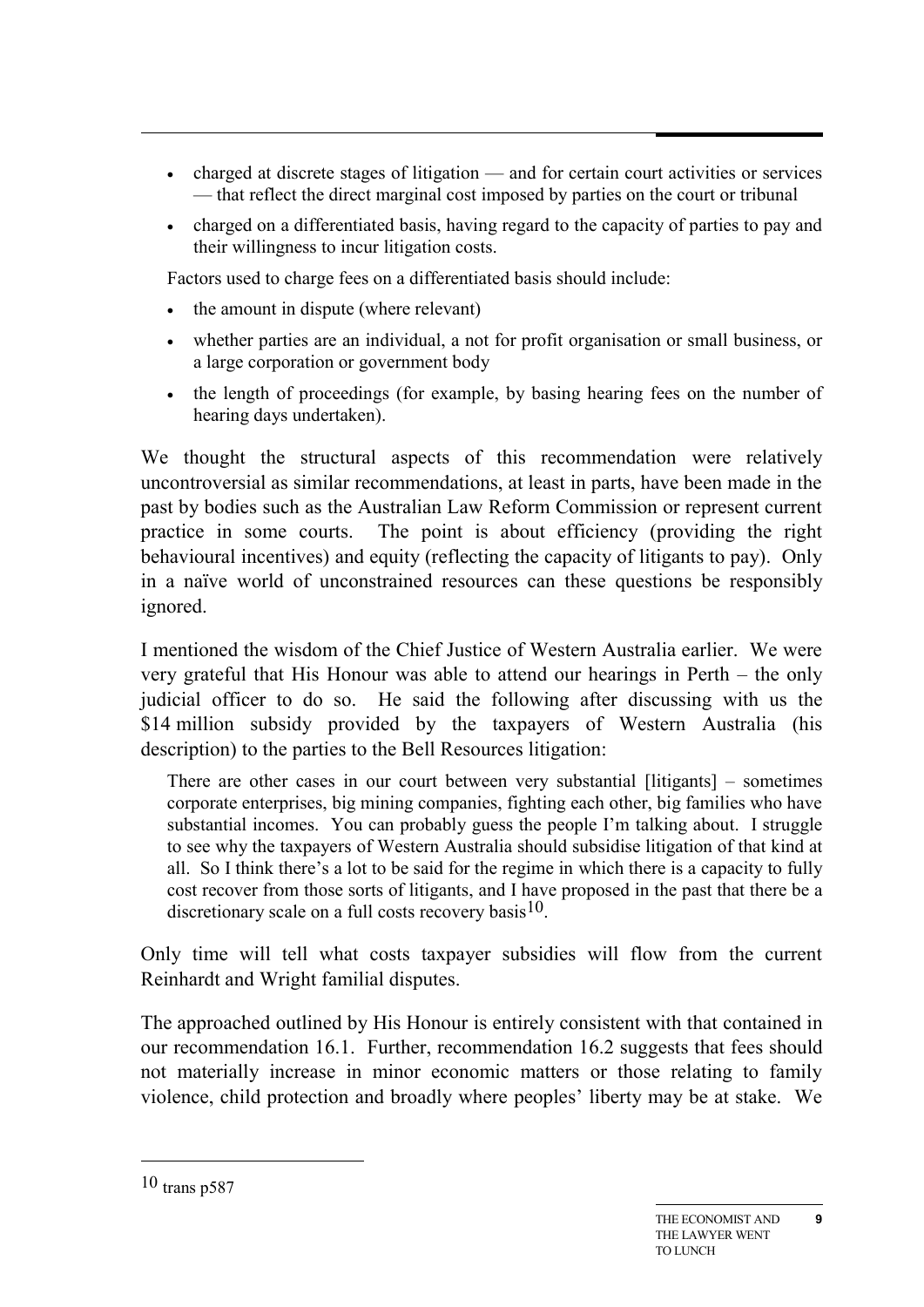also recommended that additional monies raised should be put to improving court resources and legal aid funding.

Our approach is to align court fees with the costs of courts dealing with matters and the benefits and financial capacity of litigants. Outside the family courts, virtually every court in Australia and many tribunals differentiate fees on at least one of the bases we have suggested. So perhaps what is novel in our approach is just the suggestion that this should be done with a much stronger eye on the financial capacity of litigants.

Moreover, we deliberately did not suggest a target level of recovery for the courts system as a whole, types of courts or individual courts. Rather, we suggested that fees should be reviewed in the light of the principles above and that there is scope to increase fee recovery in some types of matters – a view clearly shared by Chief Justice Martin. We also recommended principles for the reduction or waiving of court fees for less well-resourced litigants and improved administrative autonomy for the courts – something I note occurred recently in this state.

I must say though, that I find the outrage expressed by some about this suggestion quite strange, especially as we say it as a way of increasing court resources. As mentioned above, court fees account for a relatively small proportion of litigation costs and this does seem to be inversely related to the scale and complexity of the matter, as indicated by the Bell Resources case. Moreover, the evidence that increasing fees reduces the use of court services is not compelling. For example data available to us regarding the Federal Circuit Court, where fees increased by one hundred per cent in real terms over the three years to 30 June 2013, suggests that lodgements are not strongly effected by fees.

If the costs of litigation are a barrier to justice then surely we should be focussed on the bulk of the costs, that is, monies paid to lawyers and experts. And this of course we did. We paid particular attention to the ways in which lawyers charge their clients, how the structure of costs awards might affect litigation behaviour, and better ways of adducing expert evidence (many of which have already been introduced across Australia's diverse court landscape).

But for many people, the costs of litigation are just too great and no amount of microeconomic reform is going to increase their access to the justice system. This lack of access must inevitably lead to people suffering wrongs. If people cannot afford legal representation then the level of court fees is irrelevant. This is why we recommended a substantial interim increase in legal assistance funding, for both legal aid commissions and community legal centres, with a framework so that legal